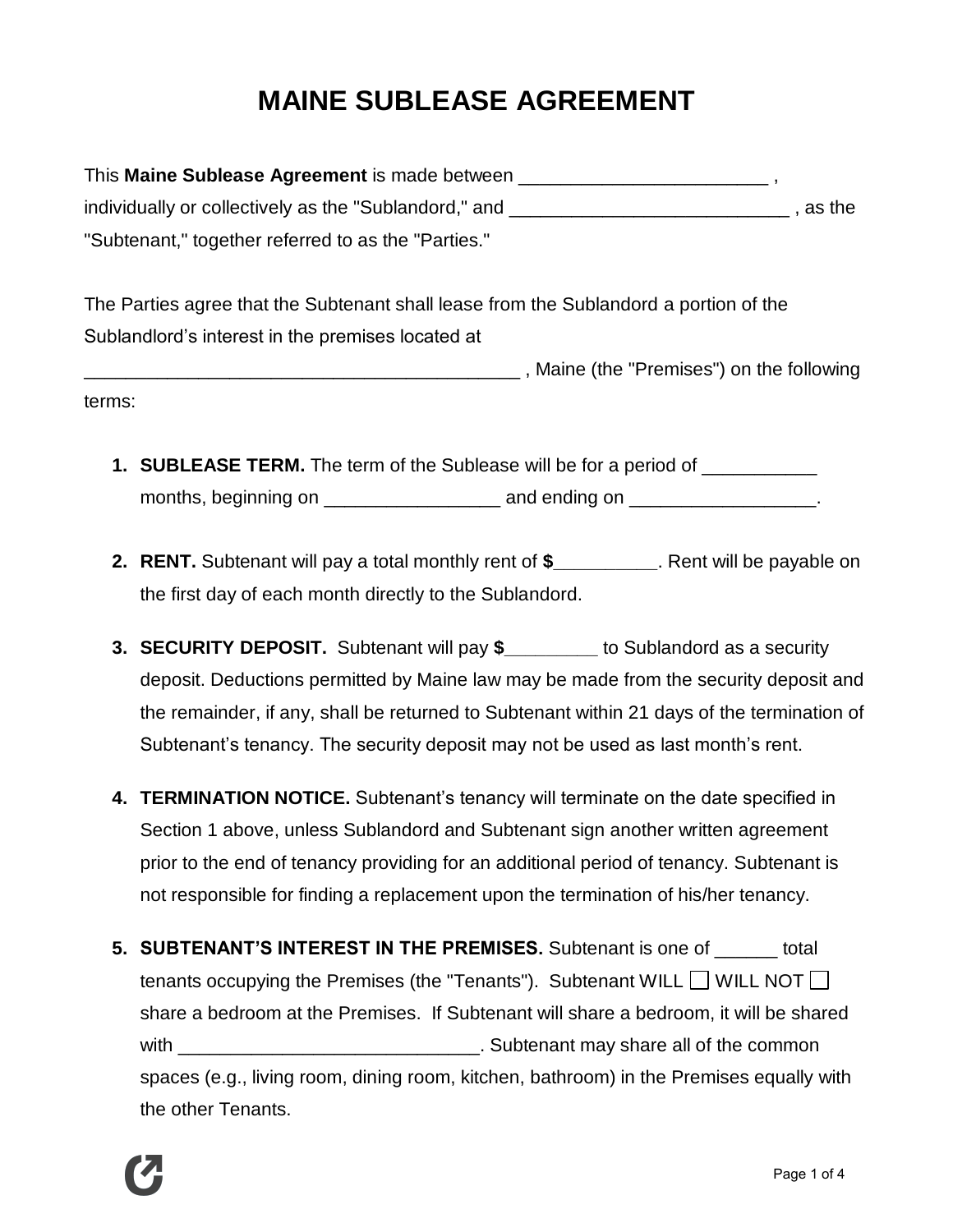- **6. OVERNIGHT GUESTS.** The Subtenant DOES  $\Box$  DOES NOT  $\Box$  need to obtain Sublandlord's permission prior to the stay of any overnight guest(s).
- **7. UTILITY AND TELEPHONE CHARGES.** The Subtenant agrees to pay \_\_\_\_\_\_\_% of all utility charges. The Subtenant will pay \_\_\_\_\_\_\_% of the fixed monthly telephone service charges and Subtenant will pay 100% of those telephone charges for which s/he is directly and individually responsible.
- **8. HOUSEHOLD CHORES.** The Tenants will divide all household chores as follows:

\_\_\_\_\_\_\_\_\_\_\_\_\_\_\_\_\_\_\_\_\_\_\_\_\_\_\_\_\_\_\_\_\_\_\_\_\_\_\_\_\_\_\_\_\_\_\_\_\_\_\_\_\_\_\_\_\_\_\_\_

- **9. NOISE LEVEL.** During the hours of **the Tenants will maintain a noise** level that will permit all tenants to study.
- **10. SMOKING.** (Check one) Smoking IS  $\Box$ , IS NOT  $\Box$  allowed in the Premises.
- **11. ALCOHOL.** (Check one) Alcohol IS  $\Box$ , IS NOT  $\Box$  allowed in the Premises.
- **12. PARKING SPACE.** The Subtenant agrees that s/he IS  $\Box$  IS NOT  $\Box$  entitled to use a parking space as part of this Maine Sublease Agreement. The parking space, if any, is located at  $\Box$
- **13.MASTER LEASE.** In addition to the provisions of this Maine Sublease Agreement, the Subtenant agrees to be bound by all the conditions of the lease between Sublandord and the landlord, \_\_\_\_\_\_\_\_\_\_\_\_\_\_\_\_ (the "Master Lease"). **The Master Lease is attached to this Sublease Agreement for reference.** The terms of the Master Lease are hereby incorporated into this Sublease Agreement. No representation that is not included here or in the Master Lease shall be binding upon the Parties.
- **14.TERMINATION OF MASTER LEASE.** If Sublandord terminates his/her tenancy in the Premises under the Master Lease, Sublandord will provide thirty (30) days' notice to Subtenant. Subtenant agrees that if the Master Lease is terminated for any reason, this Maine Sublease Agreement will terminate as of the same date.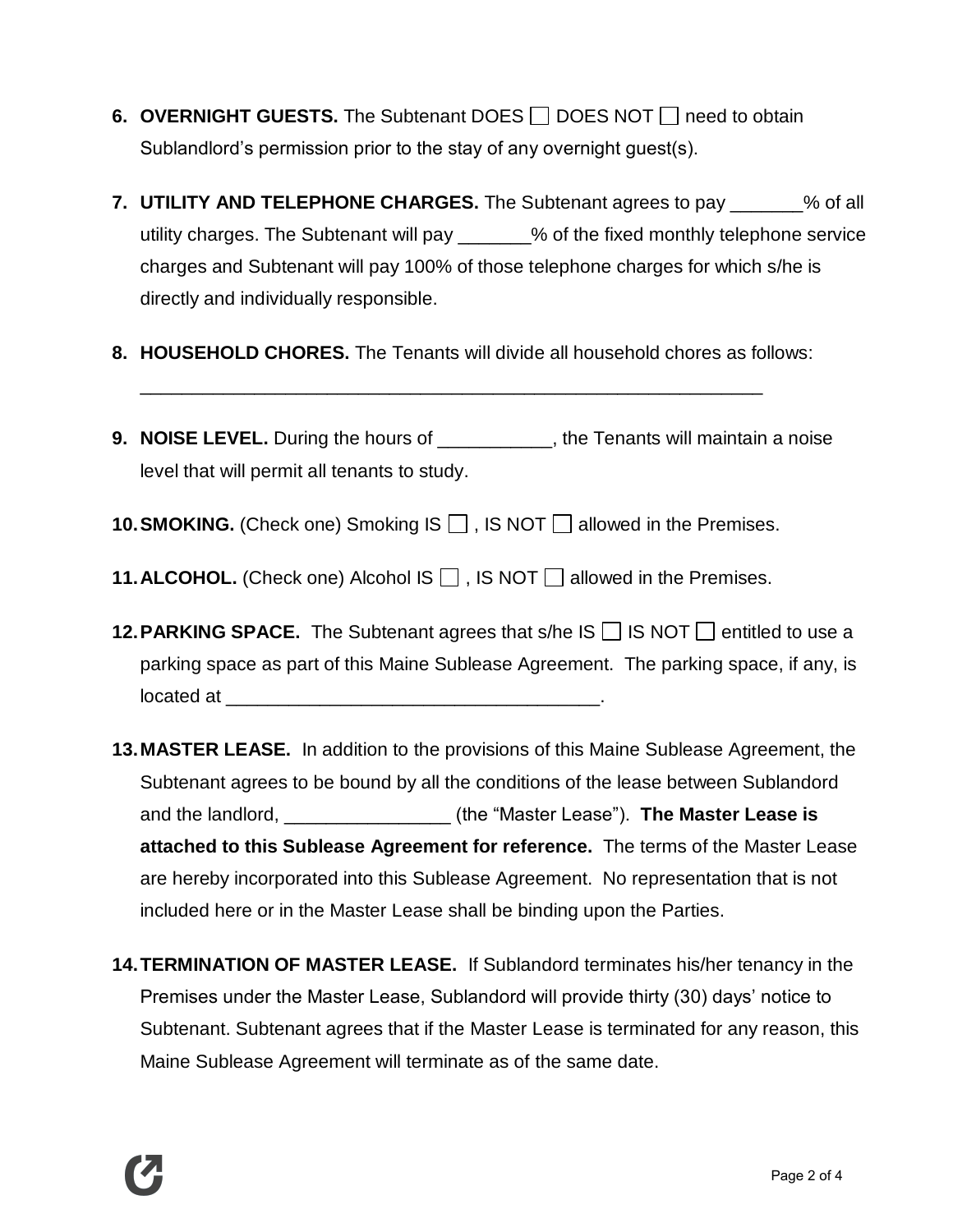**15.CONDITION OF THE PREMISES.** Subtenant acknowledges that s/he has examined the Premises and that they are in good condition except as follows

Upon the termination of this Maine Sublease Agreement for any cause, Subtenant will leave the Premises in their original good condition, except for reasonable wear and tear. Subtenant is responsible for the repair of any damage resulting from the act or neglect of Subtenant or those persons who are invitees of the Subtenant.

\_\_\_\_\_\_\_\_\_\_\_\_\_\_\_\_\_\_\_\_\_\_\_\_\_\_\_\_\_\_\_\_\_\_\_\_\_\_\_\_\_\_\_\_\_\_\_\_\_\_\_\_\_\_\_\_\_\_\_\_\_\_\_\_\_\_\_\_.

- **16.SUBLEASING AND ASSIGNMENT.** Subtenant may not lease, sublease, or assign the Premises without the prior written consent of the Sublandord.
- **17.COMPLETE AND BINDING AGREEMENT.** All preliminary negotiations between the Parties are merged into, and superseded by, the terms of this Sublease. This Sublease will not be enforceable until signed by both Subtenant and Sublandord. Any modification to this Agreement must be in writing, signed by both Sublandord and Subtenant.
- **18.GOVERNING LAW.** This Agreement shall be governed by the laws in the state of Maine. The laws being located in Rev. Statutes Title 14 §§ 6000 to 6046.

\_\_\_\_\_\_\_\_\_\_\_\_\_\_\_\_\_\_\_\_\_\_\_\_\_\_\_\_\_\_\_\_\_\_\_\_\_\_\_\_\_\_\_\_\_\_\_\_\_\_\_\_\_\_\_\_\_\_\_\_\_\_\_\_\_\_\_\_\_\_

\_\_\_\_\_\_\_\_\_\_\_\_\_\_\_\_\_\_\_\_\_\_\_\_\_\_\_\_\_\_\_\_\_\_\_\_\_\_\_\_\_\_\_\_\_\_\_\_\_\_\_\_\_\_\_\_\_\_\_\_\_\_\_\_\_\_\_\_\_\_

## **19.DISCLOSURES; PROVISIONS**